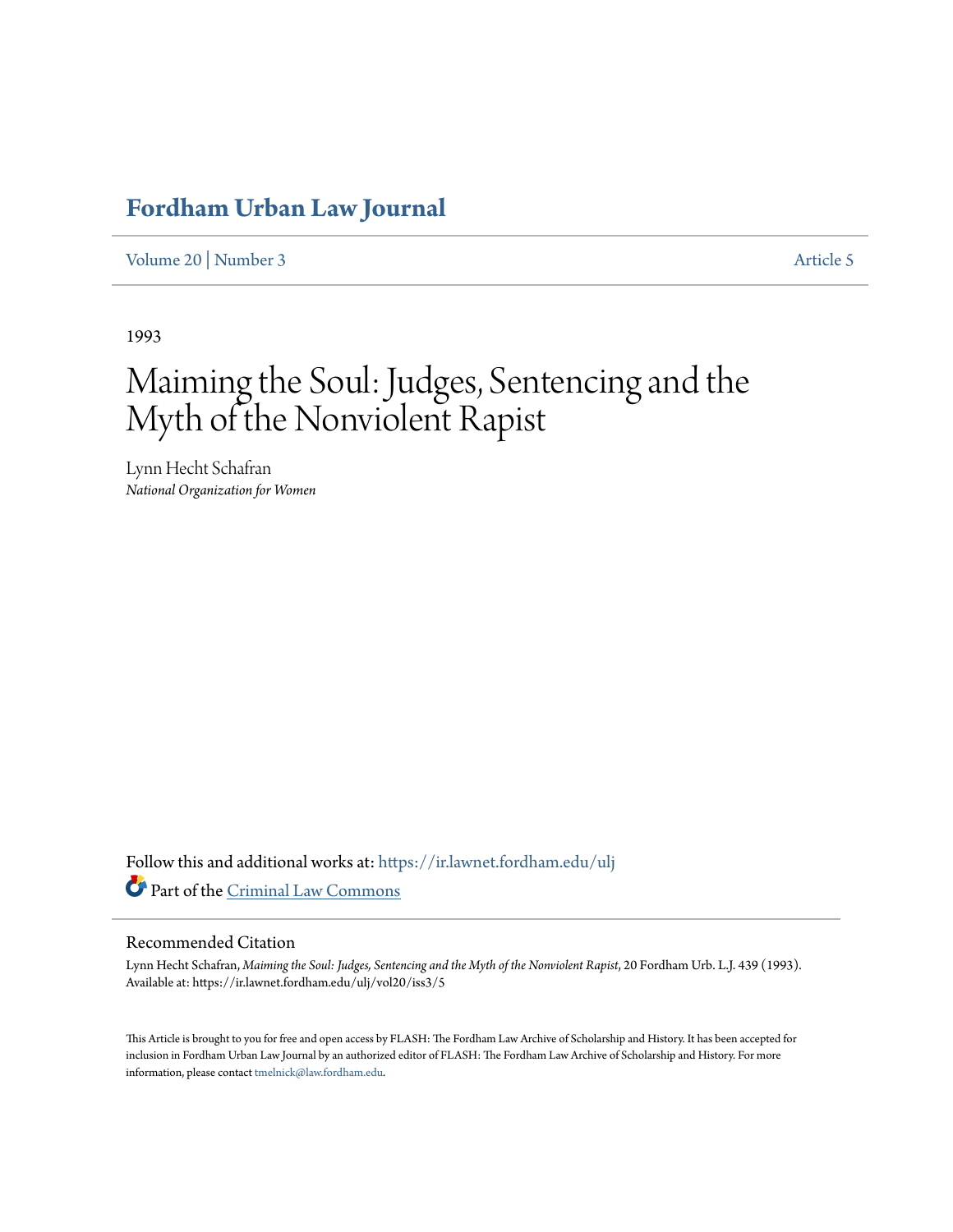### **MAIMING THE SOUL: JUDGES, SENTENCING AND THE MYTH OF THE NONVIOLENT RAPIST**

*Lynn Hecht Schafran\**

#### **I.** Introduction

On March **11, 1992** Ernesto Garay appeared in the Manhattan courtroom of New York State Supreme Court Justice Nicholas Figueroa for sentencing.' Garay had been convicted **by** a jury of anally raping and sexually abusing a twenty-three-year-old retarded woman with an **I.Q.** of 51 and the social functioning of a young child. These counts carried maximum sentences of eight and one-third to twentyfive years and two and one-third to seven years, respectively. Assistant District Attorney Allison Bishop sought maximum sentences on both counts to run consecutively.

Defense attorney Ronald Garnett, himself a former judge of the Bronx Criminal Court, did not object to incarceration or suggest a specific sentence. He did, however, make two arguments in opposition to the prosecutor's demand for maximum time. First, the victim sustained no physical injury and therefore the rape was not violent. Second, because the victim had been sexually assaulted previously **by** her father and brothers, the impact of the most recent rape was not as severe for her as it would have been for a first-time rape victim. Justice Figueroa concurred readily in both defense arguments.

Prosecutor Bishop expressed shock that the court did not see this rape as a violent crime. She told the judge that the impact on the victim was evident in her nightmares, reported **by** her guardian, in which the victim screamed out Garay's name. The judge derided these nightmares as "apocryphal."<sup>2</sup>

**<sup>\*</sup>** Lynn Hecht Schafran is an attorney with the NOW Legal Defense and Education Fund where she directs the National Judicial Education Program to Promote Equality for Women and Men in the Courts, a project cosponsored **by** the National Association of Women Judges.

This Essay draws on a model judicial education curriculum about rape being developed **by** the author under a grant from the State Justice Institute. For more information about the curriculum, contact the author at 99 Hudson Street, Suite 1201, New York, N.Y.; **(212)925-6635.**

**<sup>1.</sup>** In New York the Supreme Court is the trial court of general jurisdiction and judges are referred to as "Justice." This Essay discusses the transcript of New York v. Ernesto Garay, No. 669/91 (Sup. Ct. March **11, 1992)** [hereinafter Garay].

*<sup>2.</sup>* Garay at **25.**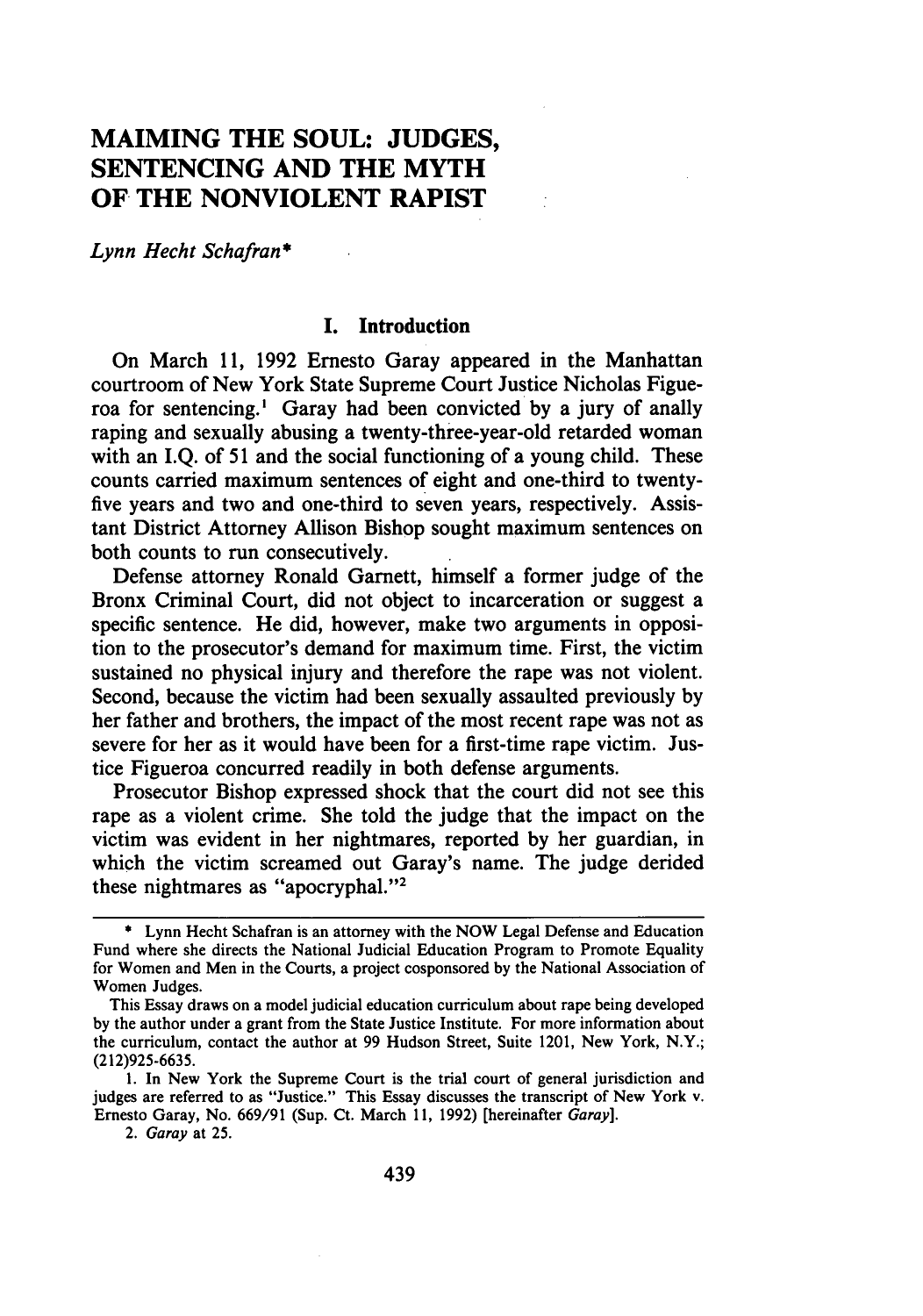The acrimonious hearing ended with an adjournment and the case reverberated throughout the city, producing press coverage and picketing.3 Justice Figueroa held a second hearing at which he defied the prosecutor to "find something, anything, violent in the record of this case."4 After a third and fourth hearing at which the victim and her guardian testified, the judge imposed a sentence of eight and one-third to twenty-four years.<sup>5</sup>

During the first *Garay* hearing Justice Figueroa stated, "[t]here was no violence here. There was an act."6 He could not grasp that the act of rape is an act of violence, **by** legal definition and **by** its impact on the victim. He ignored the New York Court of Appeals' clear statement in its decision striking down the marital rape exemption that "I rlape is not simply a sexual act to which one party does not consent. Rather, it is a degrading, violent act which violates the bodily integrity of the victim and frequently causes severe, long lasting physical and psychic harm. '

How could a former Criminal Court Judge and a well-respected sitting Supreme Court Justice subscribe to the concept of a nonviolent rape and claim that the revictimized victim of rape is less severely traumatized than the first-time victim? These are important questions because the *Garay* is not unique. In 1989, Manhattan Supreme Court Justice Jerome Marks imposed a minimal sentence on a rapist with an appalling record, including murder, on the ground that, "[i]t's not like she was tortured or chopped up."8 In 1991, Indiana Judge Paula Lopossa imposed a suspended sentence on a prominent businessman convicted of rape, stating that the victim had sustained no physical injuries and "I think it was obvious it was non-consensual sex, but I don't believe it was a violent act as most people think of rape."<sup>9</sup>

Reports from state supreme court task forces on gender bias in the courts throughout the country document that judges' sentencing prac-

*6. Garay* at **23.**

*<sup>3.</sup> See* Emily Sachar, *Was Rapist Violent?* N.Y. NEWSDAY, Mar. 14, 1992, at 10; Hal Davis, *Prosecutors Blast Judge,* N.Y. POST, Mar. 14, 1992, at 10; Salvatore Arena, *Judge Asks Review in Rape Trial Dispute,* N.Y. **DAILY** NEWS, Apr. 1, 1992, at 19.

<sup>4.</sup> Emily Sachar, *Was Rapist Violent?* N.Y.NEWSDAY, Mar. 14, 1992, at 10.

<sup>5.</sup> This means that Garay is not eligible for parole before he serves at least eight years, or six years if he participates in a program such as work release. Interview with Lisa Friehl, Esq., Deputy Chief, Sex Crimes Prosecution Unit, New York County District Attorney's Office (Nov. 2, 1992).

<sup>7.</sup> People v. Liberta, 474 N.E.2d 567 (N.Y. 1984).

<sup>8.</sup> Rose Marie Arce, *Women Rap Rape Judge,* N.Y. **DAILY** NEWS, Feb. 8, 1989, at 12; *What's a Little Rape, Huh?* N.Y. **DAILY** NEWS, Editorial, Feb. 8, 1989, at 38.

<sup>9.</sup> Barb Albert, *Criticism of Rape Sentence Grows, THE* INDIAN, Nov. 9, 1991, at 1.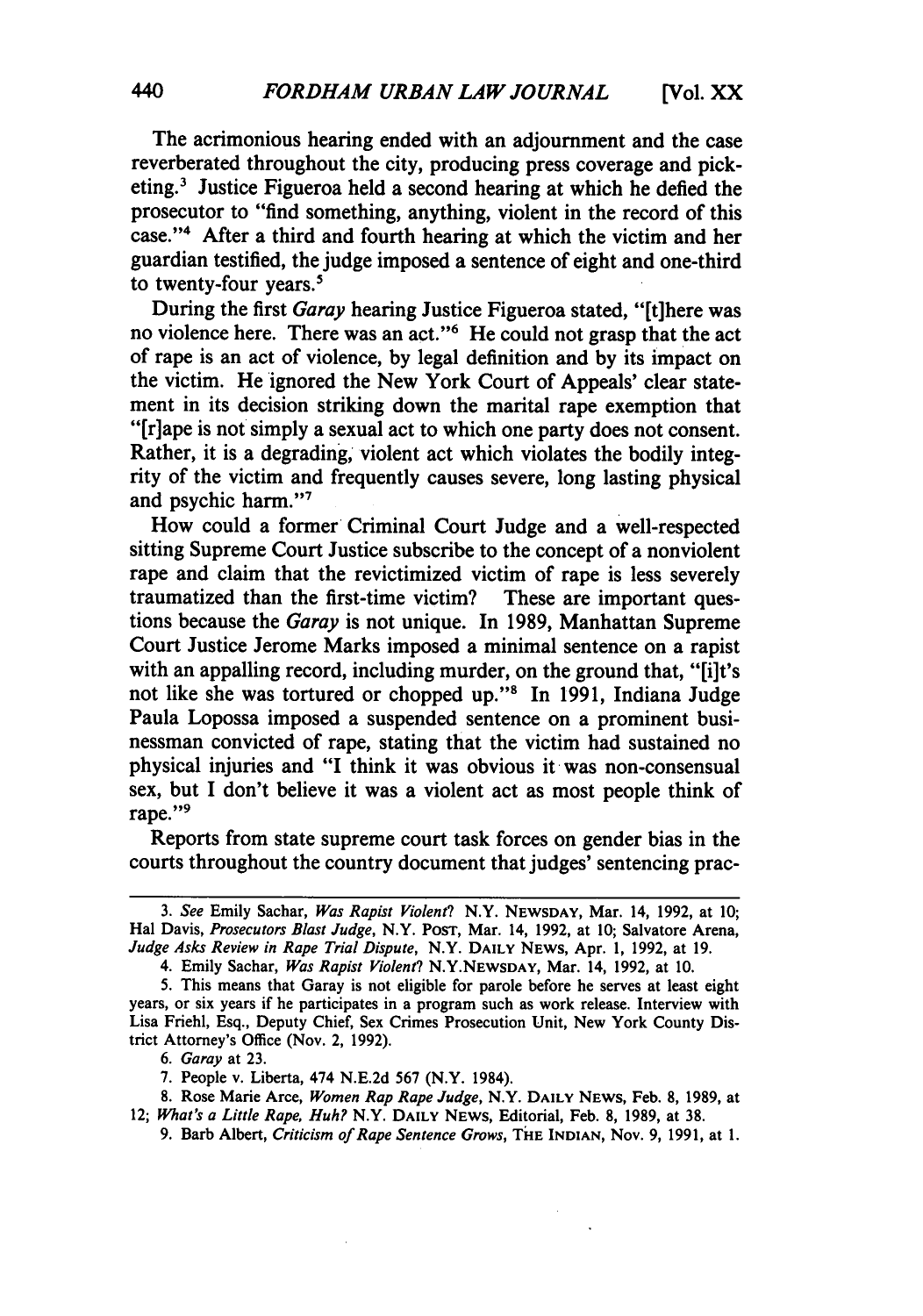tices frequently ignore victims' psychological injuries and minimize the seriousness of the crime when there is no evidence of physical injury as it is commonly understood, i.e., bashing and slashing. The Massachusetts Supreme Judicial Court Gender Bias Study Commission, for example, urged that the state's sentencing guidelines for rape be upgraded to take account of the psychological consequences of this crime. **1 0**

At the federal level, the pending Violence Against Women  $Act<sup>11</sup>$ seeks to increase the sentence for rape, which is currently punished less severely than robbery. In 1987 the average federal sentence for robbery was **29%** greater than that for rape, 12.3 years compared to 9.5 years.<sup>12</sup> The Senate Judiciary Committee observed that the "current penalty structure effectively *discriminates* against simple rape [i.e., rape without additional physical injury] and acquaintance rape, tacitly supporting the 'myth' that rapes occur only when men jump out of bushes wielding knives" and ignoring the severe psychological trauma of "simple rapes" that "are by far the most common rape offenses." 13

Like the federal rape sentencing structure, the *Garay* case is a paradigm of how a male-defined concept of violence  $-$  a concept of violence premised on a school yard fist fight or a barroom brawl **-** and lack of knowledge about rape trauma produce erroneous assessments of rape and erroneous sentences for rapists. The inability to recognize the damage caused **by** a "nonviolent" rape trivializes the seriousness of the crime and devalues the individual victim. Judges and attorneys must expand their definitions of violence to include injury to the victim's psyche.

#### **II. The Myth of the Nonviolent Rapist**

Ernesto Garay raped the young retarded woman victimized in this case in a bathroom of the building where she lived with her guardian and where Garay worked as a custodian. He was discovered in the act **by** a carpenter who opened the bathroom door. Garay expressed

**<sup>10.</sup> GENDER BIAS STUDY OF THE MASSACHUSETTS SUPREME JUDICIAL COURT 106 (1989). As currently written** the guidelines acknowledge psychological damage only when it is so extreme as to cause temporary or partial disability. Additionally, although the probation department in Garay treated the case seriously, judges who minimize the seriousness of rape without overt physical injury encourage others in the system to do likewise.

**<sup>11.</sup> S. 11, 103d** Cong., **1st** Sess. **(1993).**

<sup>12.</sup> **DEPARTMENT OF JUSTICE,** 1990 **SOURCEBOOK,** Table **5.27, 5.38.**

**<sup>13.</sup> STAFF OF SENATE COMM. ON THE JUDICIARY, 102D CONG., 2D SESS., ANALYSIS OF FEDERAL RAPE SENTENCES 1,** 3 **(1992).**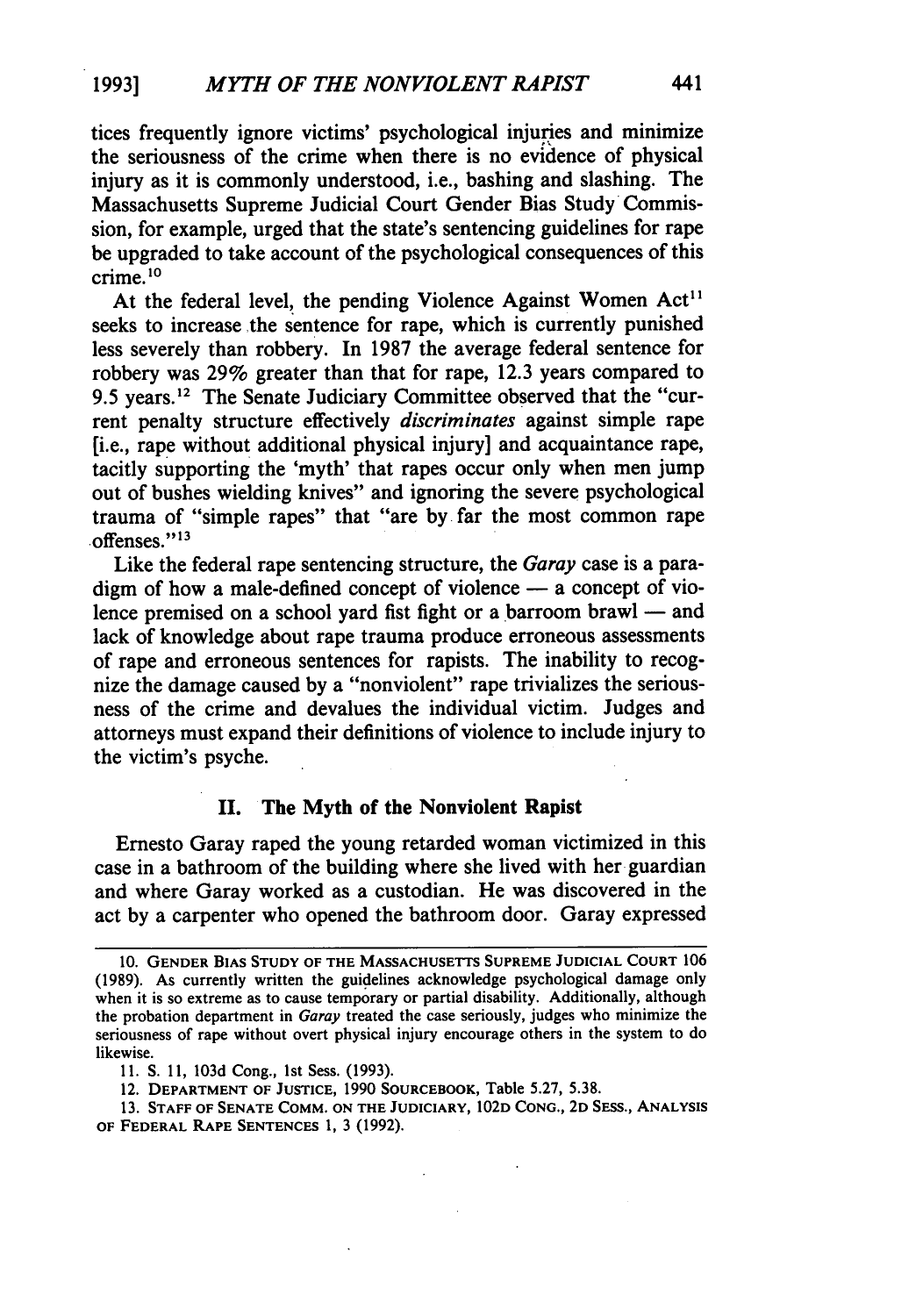no remorse, denied the rape, and refused to be interviewed **by** the probation department during the preparation of its report.

Defense attorney (and former judge) Garnett did not challenge the probation department's conclusion that imprisonment mandatory. He did object to the following statement from the department's report: "Due to the violent and heinous nature of the instant offense, we recommend that the defendant be sentenced to the maximum period of incarceration."<sup>14</sup> Garnett argued that this was a "biased statement" that misrepresented the facts in the record. He felt that it was unfair to have this language follow his client throughout his incarceration period.

The probation report stated: "The defendant then forced the victim to stand up and spread her **...** hands and legs against the wall while the defendant put his penis in her anus."<sup>15</sup> Garnett argued that Garay had not forced the victim to accompany him to the bathroom where he raped her. Justice Figueroa agreed stating, "[t]here was no dragging  $\ldots$ . [I]f you wanted to use the right word, he practically cajoled her . **.."16**

Garnett also objected to the probation report's statement that Garay held the victim's hands to the wall and that the carpenter, who opened the door on the rape, "got the defendant away from the victim." Garnett claimed that there was no testimony that Garay pinned the victim's hands and objected to the implication that the carpenter had to grab the defendant and separate him from the victim.

According to Garnett "[t]here was nothing to indicate a violent, brutal attack" because the medical evidence "suggest[ed] no bruises, no scratches, no lesions either on her vagina or on her anus."17 Justice Figueroa agreed, saying, "[t]here was force under the law, but there wasn't any violence. There wasn't any brutality... there was no violence in this case." $18$ 

What is violence? Is it only what a colleague of mine calls "fist-inthe-face violence?"<sup>19</sup> Or is it also the psychic injury that has caused some victims to call rape "unfinished dying?"<sup>20</sup> Defense attorney

<sup>14.</sup> Garay at 10.

<sup>15.</sup> Garay at 11.

*<sup>16.</sup>* Garay at 12. Later in the transcript the judge repeated this statement saying, "she testified that the defendant came up to her and said, come on, honey, I'm going to give you some; and she said, no, no, and he said, come on you know you want it." Garay at 22.

<sup>17.</sup> Garay at 16.

<sup>18.</sup> Garay at 22-24.

<sup>19.</sup> My thanks to Danielle Ben-Jehuda for this evocative phrase.

<sup>20.</sup> **STAFF** OF **SENATE** COMM. **ON THE JUDICIARY,** 102D CONG., **1ST** SESS., VIO-LENCE AGAINST WOMEN: THE **INCREASE** OF RAPE IN AMERICA 1990 1 (1992).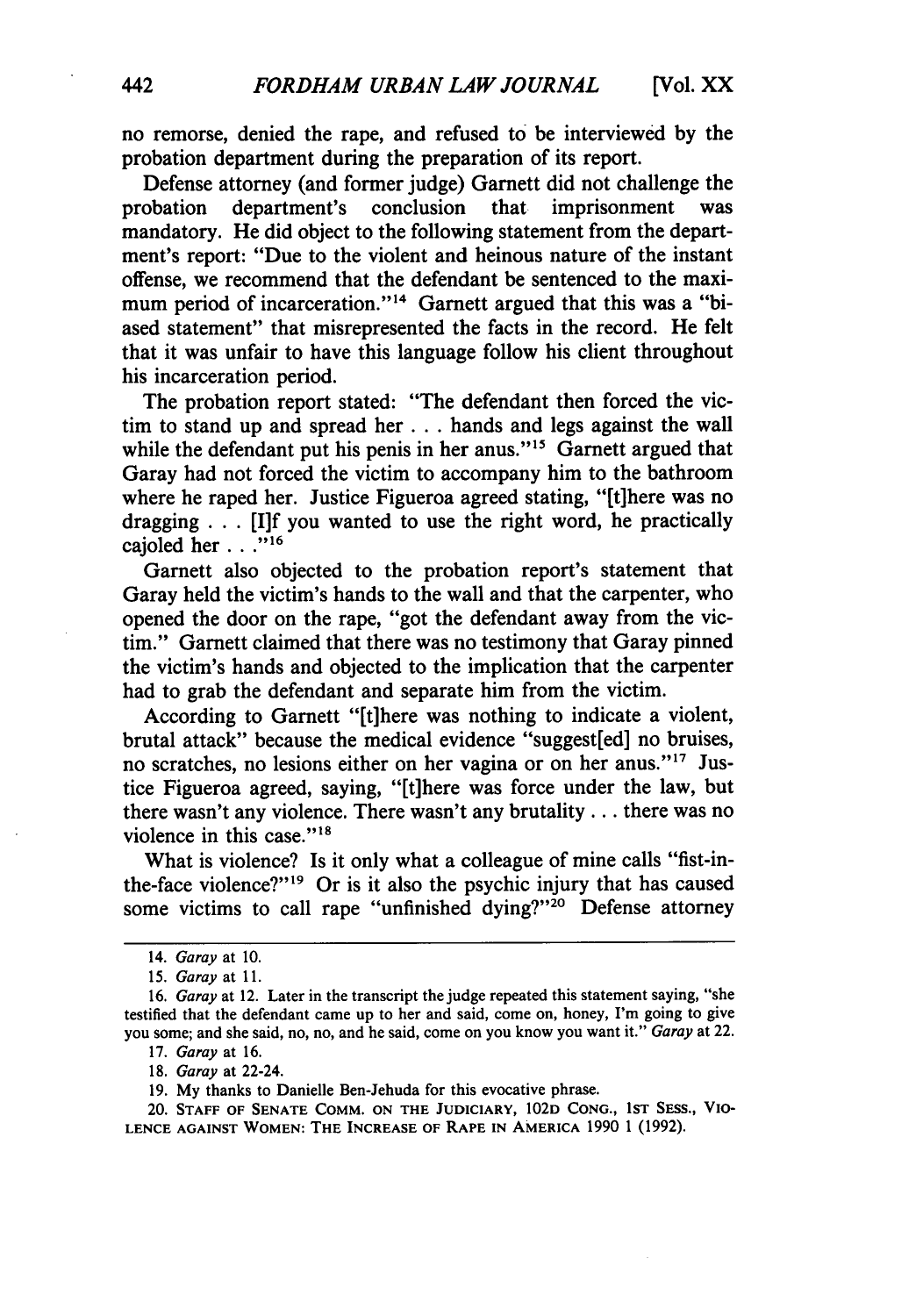Garnett claimed that the probation report was biased because "it suggest[ed] that this was a violent kind of crime committed **by** my client **by** seeing this woman, who was mildly retarded, grabbing her for no reason and taking her into a room and brutally sodomizing her." $21$ Apparently Garnett thought that a reasonable description of the rape would have read, "This was a nonviolent crime in which the defendant cajoled the victim into accompanying him to the bathroom where he placed her hands on the wall and sodomized her without using any force or causing injury." Such a construction totally misapprehends the harm of rape.

In *Garay,* the judge thought and the defense counsel argued that fist-in-the-face violence is the only kind that counts. **If** the victim was not dragged into the bathroom, pinned to the wall, wrested away from her assailant or physically maimed, the rape was not violent. It is particularly noteworthy that despite their focus on physical injury, it did not occur to either man that the rape itself must have been physically painful. Victims of vaginal rape have reported being scolded **by** their rapists for failing to lubricate and have described how painful the dry penetration was.22 This was an anal assault. Apparently the judge and defense attorney in *Garay* could not extend their narrow concept of physical injury to include the pain of unwanted anal penetration.

In *Garay* the judge and defense counsel took the absence of bruises, scratches and vaginal or anal lesions as proof that this rape was not a violent attack. Their equation of an absence of medical evidence of physical injury with an absence of violence is wholly inaccurate because it denies the injury of the penetration itself and ignores the violence done to the victim's psyche. In April **1992** the National Victim Center and the Crime Victims Research and Treatment Center of the Medical University of South Carolina released the results of a fouryear national study titled *Rape in America.23* The study found that nearly **80%** of rapes were committed **by** someone related or known to the victim24 and that **70%** of victims reported no physical injuries,

<sup>21.</sup> *Garay at* **15.**

<sup>22.</sup> In the film "Rape **by** Any Name," a victim survivor says, "[p]enetration is painful. **My** rapist kept saying, 'Get wet. Get wet.' " Louisiana Public Broadcasting, **1990.**

<sup>23.</sup> **NAT'L** VICTIM CENTER **AND** CRIME VICTIMS RES. **AND** TREATMENT **CENTER,** MED. UNIV. OF SOUTH CAROLINA, RAPE IN AMERICA (1992) [hereinafter RAPE IN AMERICA]. Rape was defined as "an event that occurred without the woman's consent, involved the use of force or threat of force, and involved sexual penetration of the victim's vagina, mouth or rectum." *Id.* at **1.**

<sup>24.</sup> **RAPE IN AMERICA,** *supra* note **23,** at **5. Of** the nonstranger rapes, **11%** were committed **by** a father/stepfather, **9% by** a husband/ex-husband, **16% by** other relatives and **29% by** nonrelatives.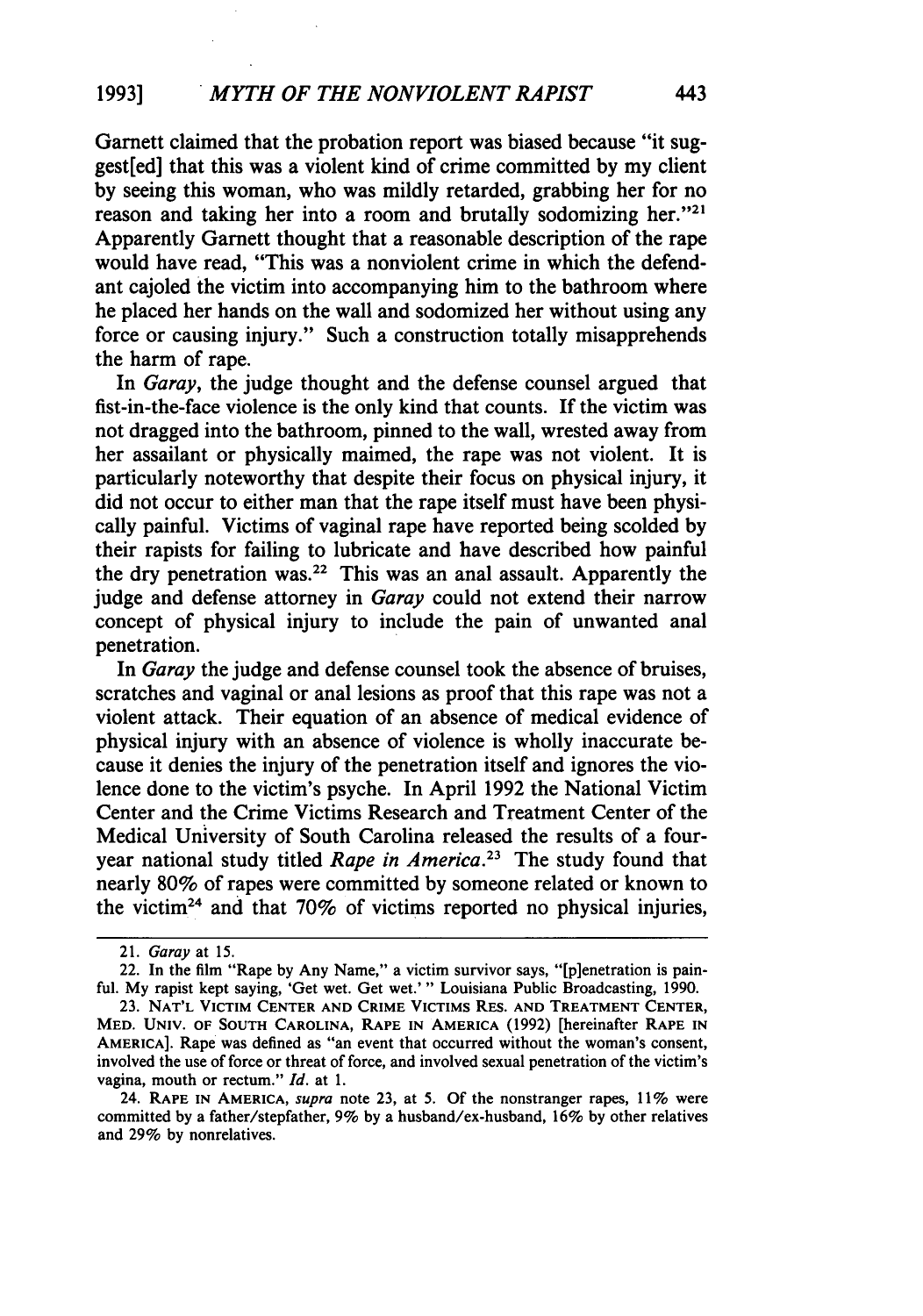24% reported only minor physical injuries and just 4% sustained serious physical injuries.25 Yet fully half of the victims were fearful of death or serious injury during the rape<sup>26</sup> and their psychological injuries were profound. Thirty-one percent of victims developed Rape-Related Post Traumatic Stress Syndrome, 30% experienced a major depression, 33% contemplated suicide and 13% attempted suicide.<sup>27</sup> Rape victims were also thirteen times more likely to have serious alcohol problems and twenty-six times more likely to have major drug abuse problems than nonvictims because they turned to substance abuse to medicate their psychic pain.28

It is critical for judges and others to be aware that the severity of victims' responses is not lessened when the victim and rapist know one another. A study of 489 female college student rape victims, among whom seventy were victims of stranger rape and 419 were victims of nonstranger rape, found no difference in the two groups' symptoms of psychological trauma such as depression and anxiety.<sup>29</sup> The same percentage of both groups, 27.8%, had considered suicide to the point of thinking about methods.<sup>30</sup> Indeed, research demonstrates that victims of nonstranger rape often experience even *more* severe and long lasting psychological trauma than the victims of strangers because they experience more self and societal blame for failing to prevent the rape. $31$ 

The equation of violence with physical injury is one of the most elemental mistakes made in discussions of rape. In 1990 Acting New York State Supreme Court Justice Phylis Skloot Bamberger wrote to *The New York Times* to criticize two articles describing a rape victim as "cut on her arms and hands but not seriously injured."<sup>32</sup> Justice Bamberger wrote, "The suggestion that the rape itself is not a 'serious injury' is beyond comprehension.... The physical violence inherent in rape is generally no longer belittled, but the attitude that is ex-

 $\ddot{\phantom{0}}$ 

30. *Id.*

**31.** Sally I. Bowie et al., Blitz *Rape and Confidence Rape: Implications for Clinical Intervention,* 64 AM. J. OF **PSYCHOTHERAPY** 180 (1990). "Blitz rape" refers to "a sudden, surprise attack by an unknown assailant." Confidence rape involves "some nonviolent interaction between the rapist and the victim before the attacker's intention to commit rape emerges." *Id.*

32. Phylis Skloot Bamberger, *Never Underestimate the Injury in Rape,* N.Y. **TIMES,** Feb. 22, 1990, (Letter to the Editor), at 34.

<sup>25.</sup> *Id.*

<sup>26.</sup> *Id.*

<sup>27.</sup> *Id.* at **8.**

**<sup>28.</sup>** *Id.* at 9.

**<sup>29.</sup>** Mary P. Koss, Thomas **E.** Dinero & Cynthia A. Seible, *Stranger and Acquaintance Rape: Are There Differences in the Victim's Experience?,* 12 **PSYCHOL. WOMEN Q. 1 (1988).**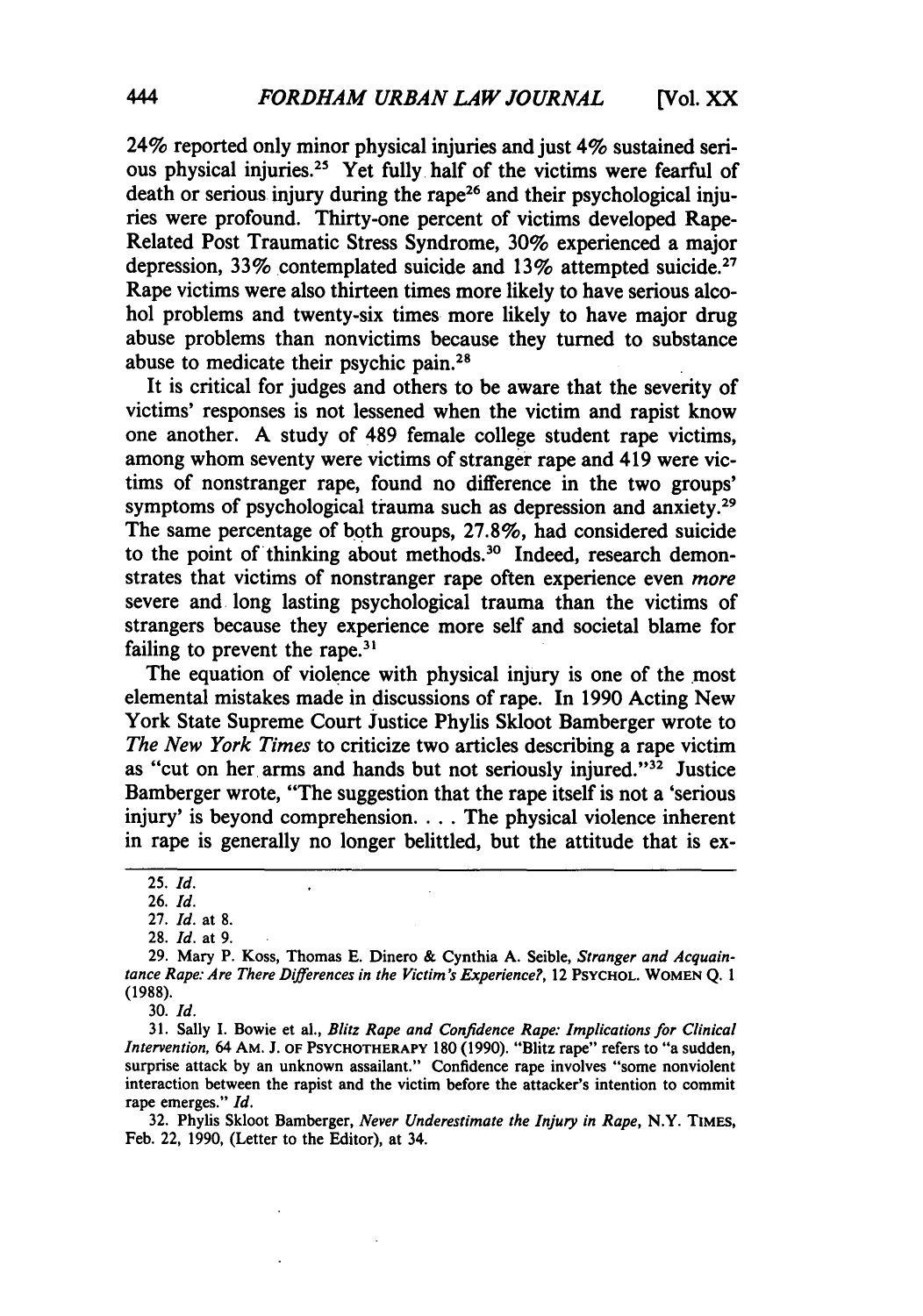pressed in your articles is a reflection of an unfortunate view of community attitudes lurking below the surface."<sup>33</sup>

Justice Bamberger also pointed out that New York law does not require the rape-plus approach that *Garay* exemplifies.<sup>34</sup> "New York State law understands the reality and seriousness of the harm [of rape itself]; rape alone is a class B violent felony, which is punishable **by** a term of eight and one-third to twenty-five years in prison."<sup>35</sup> Under New York State law, if a defendant commits a nonsexual assault along with the rape **-** i.e., fist-in-the-face violence **-** he will be indicted for both offenses and face a sentence for the nonsexual assault that can run consecutively or concurrently with the rape sentence.<sup>36</sup> In *Garay,* Justice Figueroa told Assistant District Attorney Bishop that "[tihere are rapes and there are rapes. There are assaults, and there are assaults; and the minute you lose **your..,** ability to discriminate, that makes you [a] less effective prosecutor."<sup>37</sup> But when a judge demands a fist-in-the-face assault as well as rape before he or she will consider a rape violent, the judge disregards New York's statutory scheme as well as exhibiting insensitivity to psychological trauma.

That "simple" rape is a violent crime is evidenced **by** the location of rape on the continuum of crime, as described in a model developed **by** Dr. Morton Bard.38 This model is utilized **by** the Federal Law Enforcement Training Center's Crime Victim and Witness Training Program to assess the level of crisis involved in a crime in order to assist the victim. 39 According to the Bard Model, crisis-producing events are sudden, arbitrary, unpredictable and violate one's sense of self.<sup>40</sup> **A** large part of the concept of self involves the body' and the way one feels about the body. Victims' sense of violation can be measured in

34. Bamberger, *supra* note **32,** at 34.

35. *Id.*

36. N.Y. **PENAL LAW** § 70.25 (McKinney **1989).**

**37.** *Garay* at 24.

**38. FEDERAL LAW ENFORCEMENT TRAINING CENTER, THE CRIME VICTIM AND WITNESS ASSISTANCE TRAINING PROGRAM** § 4, at 5 **(1988).**

**39.** *Id.*

40. *Id.* at **5.**

**<sup>33.</sup>** *Id.* Women have been making this point to the media repeatedly over the years. In another letter to the editor, for example, a woman responded to a *Washington Post* article on a **U.S.** Justice Department study claiming that "most victims of violent crime are not physically injured **....** About **30%** of all rape, robbery and assault victims were injured with **15%** requiring some medical attention." Marsha Dubrow, *Rape: A Physical Injury,* **WASH. POST,** Dec. **16, 1983,** (Letter to the Editor), at **A22.** This correspondent wrote, "[a] rape, in and of itself, physically injures a victim. Does a rape victim have to be also beaten, mutilated or worse before being considered physically injured?" *Id.*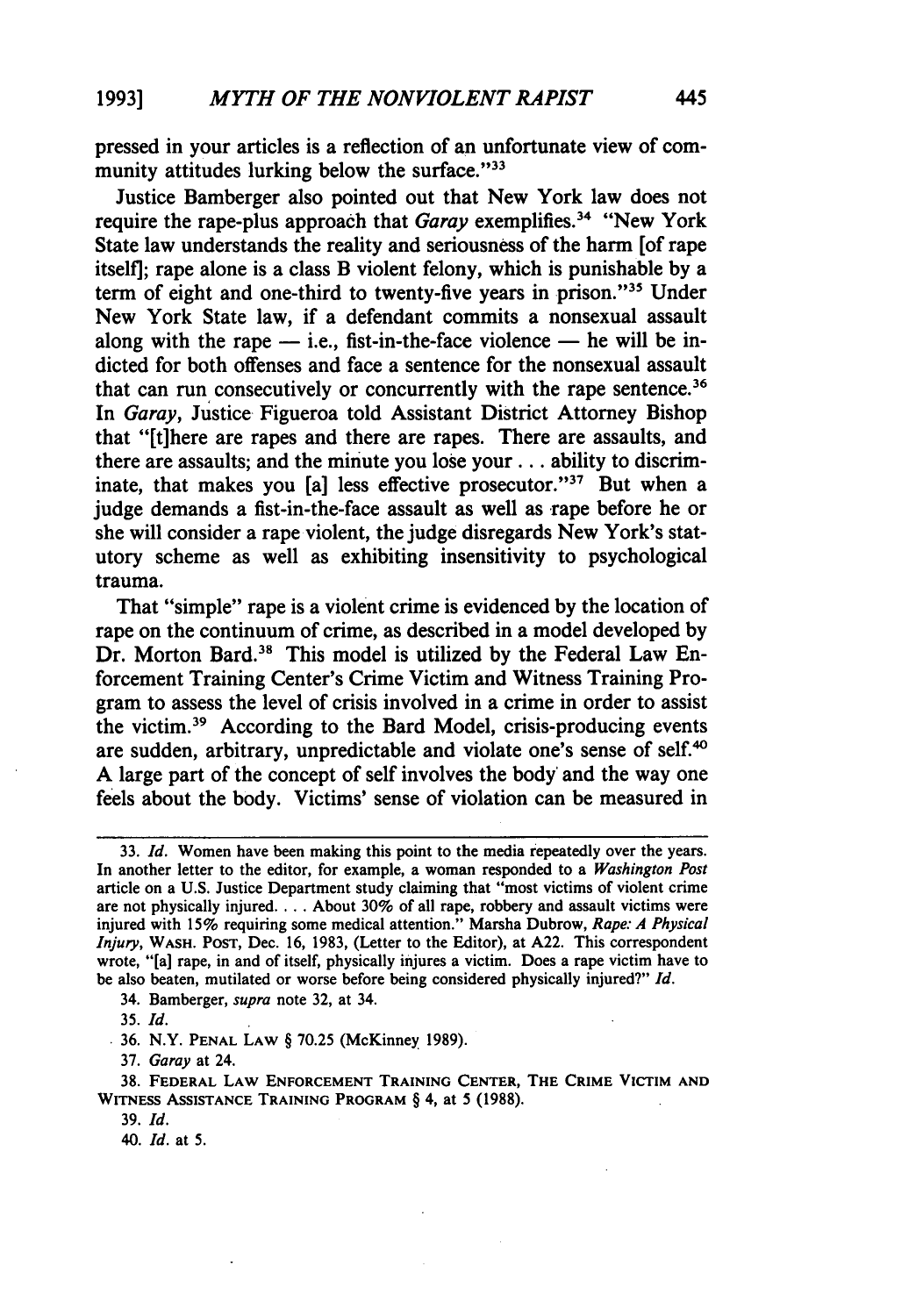terms of the degree to which they feel their sense of "self" has been violated by the criminal act.

Rape victims suffer the penultimate violation. Extensions of the self are violated when the victim's clothing is disarrayed. The external self, the physical body, is handled and injured. And most critical, the site of the inner self, the interior body space, is violated.

In the crime of rape, the victim is not only deprived of autonomy and control, experiencing manipulation and often injury to the 'envelope' of the self, but also intrusion of inner space, the most sacred and private repository of the self. It does not matter which bodily orifice is breached. Symbolically they are much the same and have, so far as the victim is concerned, the asexual significance that forceful access has been provided to the innermost source of the ego. $4$ 

A few years ago, when New York model Marla Hansen refused to date her landlord, he retaliated by having two thugs carve up her face.42 The city was outraged because everyone understood that the victim had been maimed. $43$  At the hearings of the New York Task Force on Women in the Courts Linda Fairstein, Chief of the Sex Crimes Unit in the Manhattan District Attorney's Office, testified: "[w]e have learned that the damage inflicted by the sex offender is not measured by the physical injury a woman sustains **...** the survivor's injury is incapable of assessment in physical terms [as] a visible scar might be."<sup>44</sup>

The carving up of a rape victim's soul is an invisible crime, but the victim is no less maimed than the victim of a physical assault. Moreover, while broken bones heal and even scars can often be eliminated with plastic surgery, psychological trauma has no end point. As Dr. Judith Herman, a pioneer in the treatment of sexual abuse, writes in her new book demonstrating the commonalities of the psychological trauma of combat, being taken hostage, torture, child abuse, child sexual abuse, incest, domestic violence and rape:

Resolution of the trauma is never final; recovery is never complete. The impact of a traumatic event continues to reverberate throughout the survivor's lifecycle. Issues that were sufficiently resolved at one stage of recovery may be reawakened as the survivor reaches

<sup>41.</sup> *Id.* at 9.

<sup>42.</sup> *See, e.g.,* Adam Smith, *How Many Times Does a Victim Have to Pay?,* **ESQUIRE,** Nov. **1987,** at **83.**

<sup>43.</sup> *See, e.g.,* Richard Lacayo, *Whose Trial Is It Anyway?,* **TIME,** May **25, 1987,** at **62.**

<sup>44.</sup> **REPORT OF THE NEW YORK TASK FORCE ON WOMEN IN THE COURTS, 15 FORDHAM URBAN L.J. 11, 59 (1986).**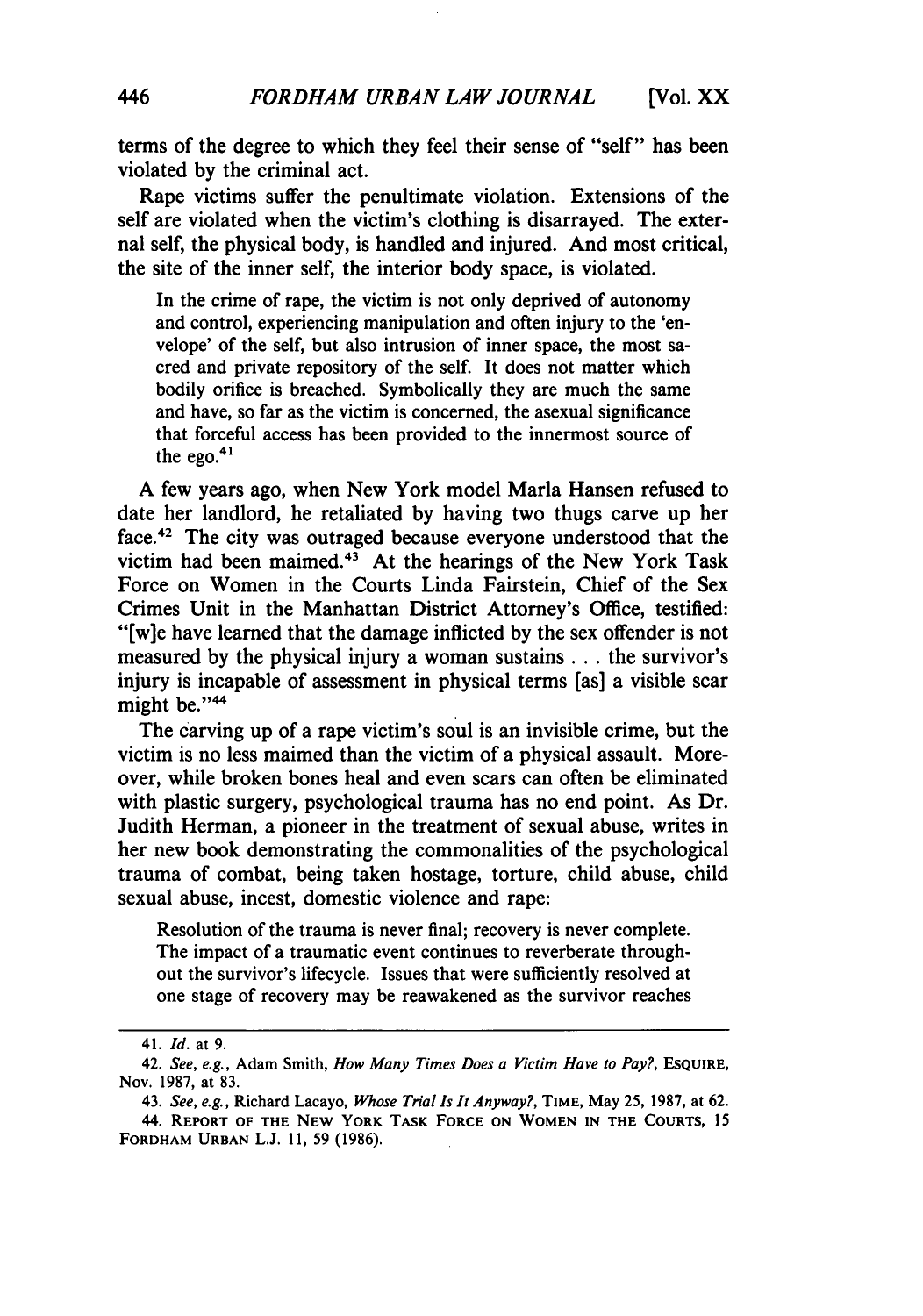new milestones in her life.<sup>45</sup>

This reverberation is profoundly evident in the response of the revictimized victim of sexual assault, the second point on which the *Garay* case foundered.

#### **III.** The Revictimized Victim

The defense attorney's second argument in *Garay* for mitigation of a maximum sentence was related to victim impact. Garnett asserted that the impact in this case was less severe than might be expected because the victim was used to being sexually assaulted. Here is his colloquy with the judge:

MR. **GARNETT:** She was brutalized sexually **by** her father. She was brutalized sexually **by** her brothers. I ask your Honor to consider whether to this woman, **...** based on her prior history, this attack is so significantly different than all of the abuses she has suffered in her life before this incident. I'm not asking Your Honor to excuse this, but I'm trying to....

THE COURT: Not that it's so significantly different but that its impact is less due to her past experience **....** [T]he impact, I think, on this young woman, given her mental state as it was displayed before This Court, was considerably less than you might say the first one was or the second one, whatever she's been through.<sup>46</sup>

There are situations in which the repetition of a particular experience makes it less strange, less frightening. Repetition is how people conquer fears such as flying in airplanes. But no one ever conquers the fear of sexual assault. It is deeply disturbing that in *Garay* the judge believed and the defense attorney argued that repetition of the intrinsically terrifying act of rape dulled its horror.

According to Dr. Veronica Reed Ryback, Director of the Beth Israel Hospital Rape Crisis Intervention Center in Boston, victims who report to hospital emergency rooms and rape crisis centers with well-trained personnel are quickly asked if they have ever been the victim of a previous sexual assault.<sup>47</sup> This is *not* done, as some

46. Garay at **18-19.**

<sup>45.</sup> **JUDITH HERMAN,** TRAUMA **AND RECOVERY** 211 **(1992).** These milestones are typically marriage, divorce, a birth or death in the family, illness or retirement.

<sup>47.</sup> Interview with Dr. Veronica Reed Ryback, Director of the Beth Israel Hospital Rape Crisis Intervention Center, in Boston, Mass. (Oct. 21, **1992).**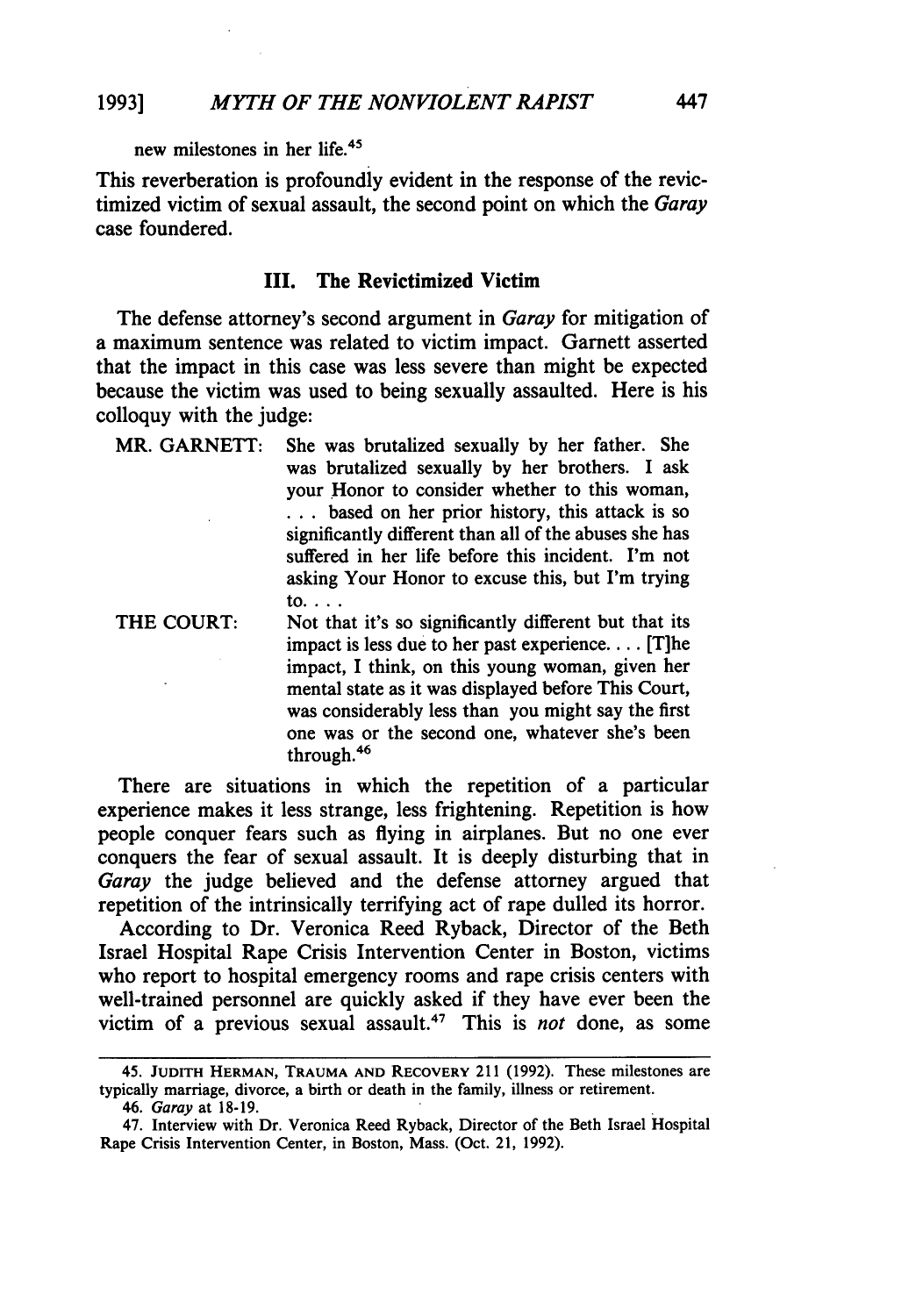suppose, to determine whether the victim has a penchant for alleging rape and is lying. Rather it is because knowledgeable professionals in this field know that the revictimized victim is the most vulnerable and will have the most difficult recovery.<sup>48</sup> It is important to know whether the victim has been previously raped in order to determine the appropriate course of treatment. 49 The *increased* pain that revictimized victims suffer is apparent from the fact that in relating their most recent assault to physicians and crisis counselors, these victims often relate aspects of their prior and current assaults simultaneously because the new rape causes them to re-experience their earlier assaults.<sup>50</sup>

The vulnerability of revictimized victims is not unique to sexual assault cases. According to Professor Barry Burkhart of Auburn University, a national authority on treating child and adult sexual assault victims and offenders, being traumatized **by** a hostage-taking or a rape creates a fault line in the victim's psychological functioning that never goes away.<sup>51</sup> Any subsequent situation in which the victim is again at the mercy of someone totally indifferent to the victim's well-being strikes at that fault line and causes even greater damage.<sup>52</sup>

According to Dr. Judith Herman:

People subject to prolonged, repeated trauma develop an insidious, progressive form of post-traumatic stress disorder that invades and erodes the personality. While the victim of a single acute trauma may feel after the event that she is "not herself," the victim of chronic trauma may feel herself to be changed irrevocably, or she may lose the sense that the has any self at all.

The worst fear of any traumatized person is that the moment of horror will recur, and this fear is realized in victims of chronic abuse. **53**

It is important to recognize that the revictimization of a rape survivor is not rare. In fact, research shows that victims raped once have a significant likelihood of being raped again. According to *Rape in America,* at least 12.1 million American women have been victims of rape and 39% of them - an estimated 4.7 million women - have been raped more than once.<sup>54</sup> A study of 702 female students at

**<sup>48.</sup>** *Id.*

<sup>49.</sup> *Id.*

**<sup>50.</sup>** *Id.*

**<sup>51.</sup>** Interview with Professor Barry Burkhart, Department of Psychology, Auburn University, Auburn, Mass. (Nov. **9, 1992).**

<sup>52.</sup> *Id.*

**<sup>53.</sup> JUDITH LEWIS HERMAN, TRAUMA AND RECOVERY** 86 **(1992).**

<sup>54.</sup> **RAPE IN AMERICA,** *supra* note **23,** at 2.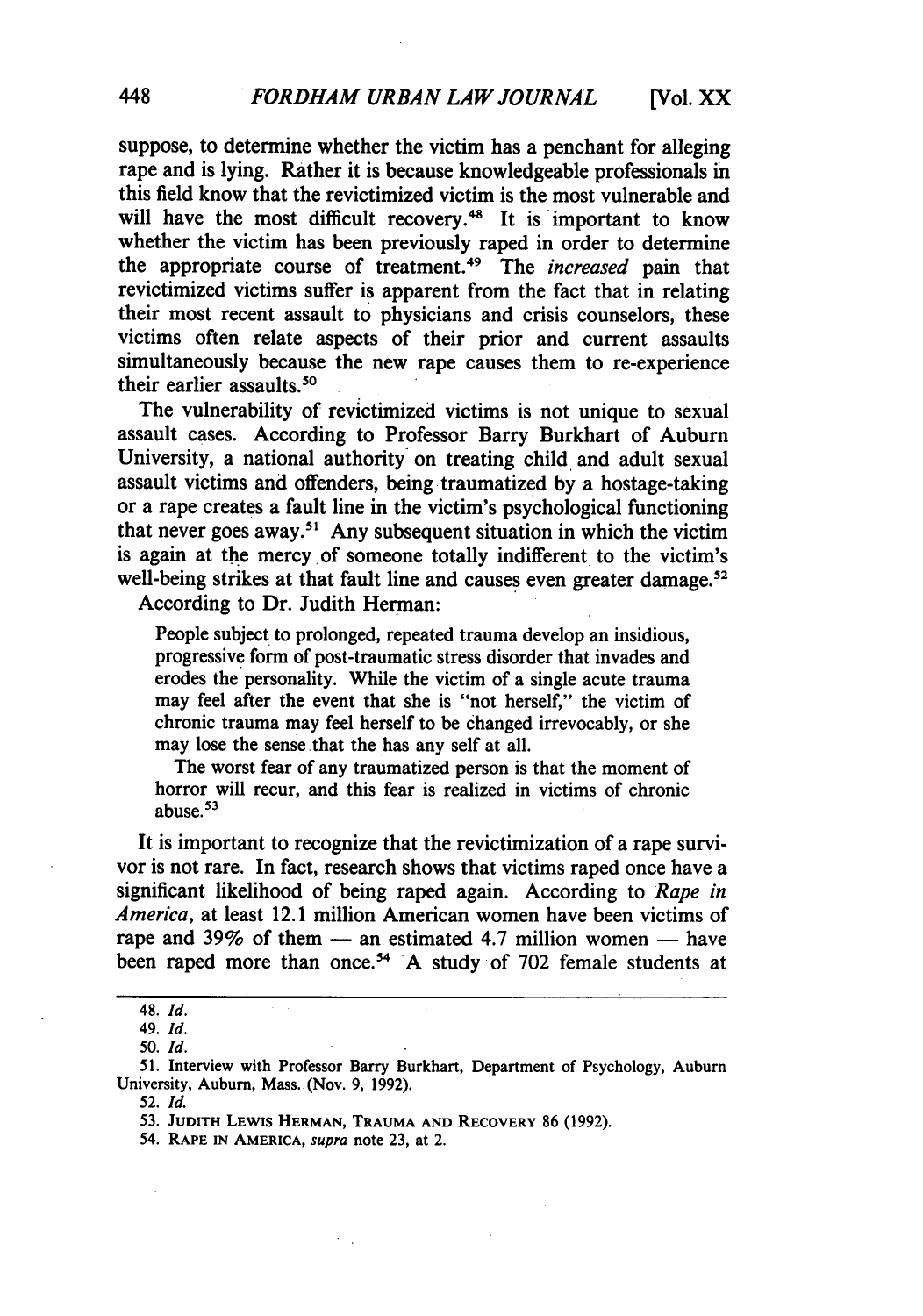North Carolina University found that women subjected to rape or attempted rape as adolescents were much more likely to be subjected to rape or attempted rape during their first year of college than other women, and that women sexually victimized as children or exposed to family violence were at much higher risk of rape as adolescents.<sup>55</sup> In the *Rape in America* study, **32.3%** of the rapes occurred when the victim was between eleven and seventeen, and **29.3%** of rapes occurred before the victim was eleven.<sup>56</sup>

Another issue of revictimization highlighted **by** this case is the singularly high rate of sexual assaults on mentally and developmentally disabled women and girls.<sup>57</sup> The *Garay* prosecutor stated her belief that Garay chose his victim knowing she was retarded because he believed she would not resist, would not report. the rape and would not be believed if she did report. The prosecutor argued that Garay's decision to prey on a victim who was effectively a child made this crime "heinous."<sup>58</sup> As this Essay was being written, a jury convicted thirteen male high school seniors of rape for "cajoling" **-** to use Justice Figueroa's word  $-$  a seventeen-year-old girl, whom they knew to

**55.** *Tie* Found *Between Risk ofAdult Rape and Being Raped as a Child,* **N.** Y. **TIMES,** Aug **17, 1992,** at **A30.**

It is somewhat puzzling to reflect on the apparent ease with which some of these rapes occurred, given the absence of guns, knives and fists. The one thing that became obvious during the interviews was that these men were providing an aura of danger far beyond their intent.... **[A]** substantial number of these rapes occurred because the "right man" (sexually aggressive and determined) did the "right thing" (presented a level of force not usually encountered in dating) to the "right girl" (easily frightened or inebriated)....

[M]any of these males held a diluted view of the seriousness of their assaults since these women had succumbed to a presentation of aggression that others had previously successfully repelled, and that others would successfully repel after the rape incident.

Eugene Kanin, *Date Rape: Unofficial Criminals and Victims,* **9 VICTIMOLOGY 95,** at **101-** 102.

Perhaps young women subjected to actual or attempted rape as adolescents and those who are sexually victimized or who witnessed family violence as children are the "easily frightened" "right girl[s]" Kanin posits, because the subsequent attacks reinforce their sense of the world as a very dangerous place over which they have little or no control.

**56. RAPE IN AMERICA,** *supra* note **23,** at 4.

**57.** The National Coordinator for the Canadian Disabled Women's Network recently told a conference that "[m]ost members of our community have been sexually assaulted.... The more disabled you are, the more likely you are to be assaulted." *Women with Disabilities,* **LEAF LINES,** Summer **1992,** at **5.**

**58. A** word in the probation report to which the defense attorney particularly objected. *Garay* at 21.

According to the researchers, the reasons for this tie are still unclear. **A** possible reason is suggested to me **by** the research of Professor Eugene **J.** Kanin of Purdue University. Kanin studied seventy-one self-disclosed white, middle-class, college student date rapists. He wrote: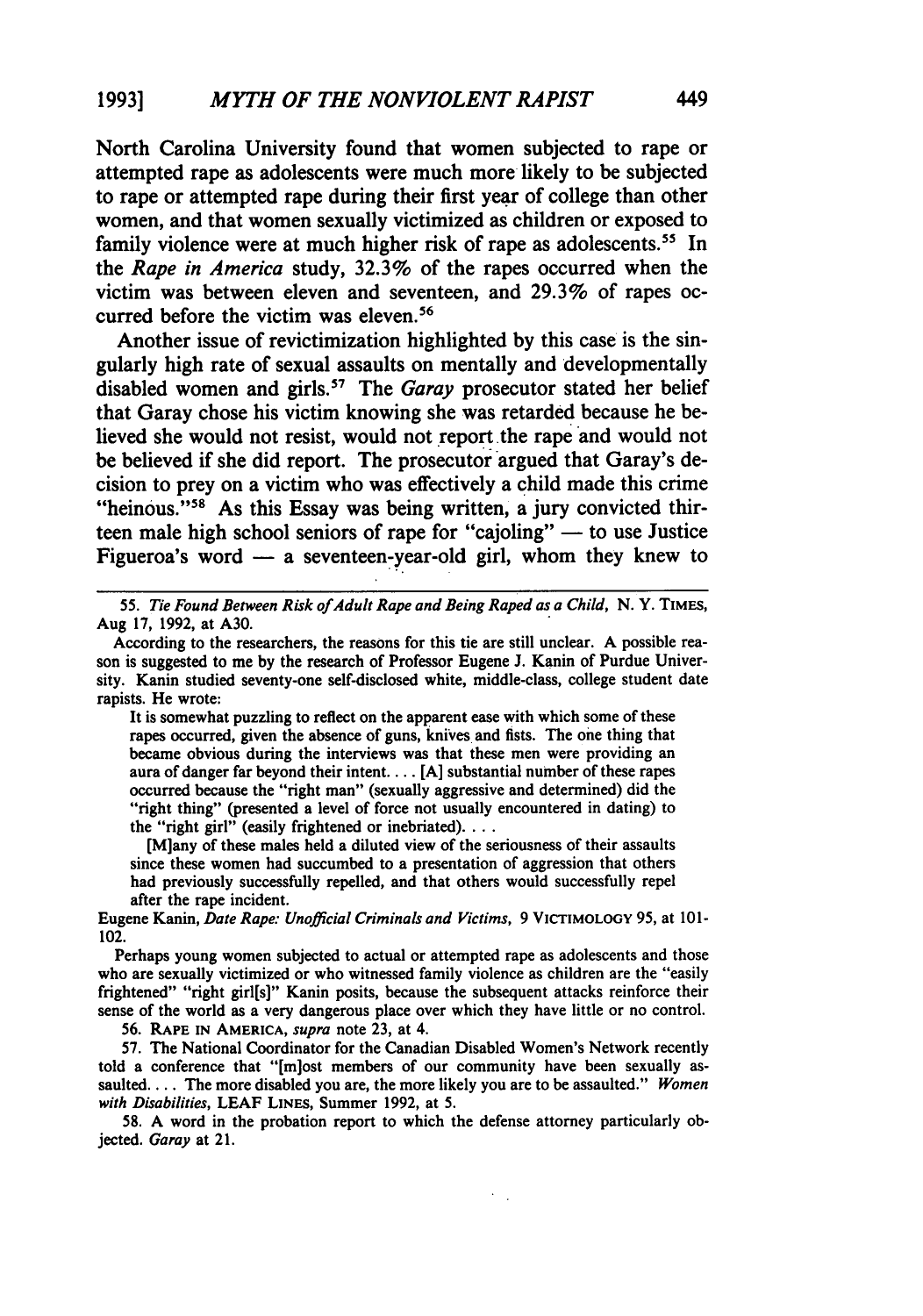have an I.Q. of 64 and the social functioning of an eight-year-old, into performing fellatio on some of them and being penetrated with a broom handle and a miniature baseball bat while the group watched.<sup>59</sup> The four young men alleged consent.

Thus, the likelihood that a rape victim who reports<sup>60</sup> and goes to trial will be a revictimized victim is substantial. When judges minimize the trauma of these victims' because they have been raped before, it is the cruelest compounding of their multiple assaults.

Justice Figueroa's minimization of the harm to the victim in *Garay* is particularly striking because he knew he was supposed to take into account the psychological impact of the rape on the victim. When defense counsel asserted that the victim's prior sexual brutalization **by** her father and brothers meant that there was less of an impact on her from Garay's rape, the prosecutor objected. The prosecutor stated that the victim's past problems had nothing to do with the current case and that it would be wrong "for The Court to consider [the alleged acts of abuse **by** the victim's family] as in some way minimizing this defendant's acts."<sup>61</sup> Justice Figueroa responded, "I have to take [account of] the impact of the crime upon the complainant, on the complainant's mental state, physical state and see really how it impacted her at the time and how it will impact her in the future; whether she will have residual mental trauma as a result of that. This is very important." $62$ 

That a judge, cognizant of his obligation to factor the victim's mental trauma into his sentence, could nonetheless deny the violence inherent in rape and believe that repeated rape is less rather than more harmful to the victim underscores how essential judicial education is to achieving fair sentences in rape cases. Judicial education also would have helped Justice Figueroa to understand that the victim's lack of emotion in testifying is not an indicator of her mental state, which seems to be a point that confused him. In stating his belief that the victim was less harmed **by** the *Garay* rape because of her prior victimization, Justice Figueroa spoke of, "the impact **...** on this young woman, given her mental state as it was displayed before

**<sup>59.</sup>** Murray Kempton, *Innocence Prevails,* N.Y. **NEWSDAY,** March **18, 1993** at **13.**

**<sup>60.</sup>** Extremely few rape victims ever report to police. In the **RAPE IN AMERICA study 16%** of victims reported to the police. **RAPE IN AMERICA,** *supra* note **23,** at **6.** Other studies have found significantly lower percentages. The Senate Judiciary Comm. found a reporting rate of 7% compared to **53%** for robberies. **STAFF** OF **SENATE COMM. ON THE JUDICIARY, 102D CONG., IST SESS., VIOLENCE AGAINST WOMEN:** THE **INCREASE OF RAPE IN AMERICA 1990** 7 **(1991).**

*<sup>61.</sup> Garay* at 20.

*<sup>62.</sup> Garay* **at** 20-21.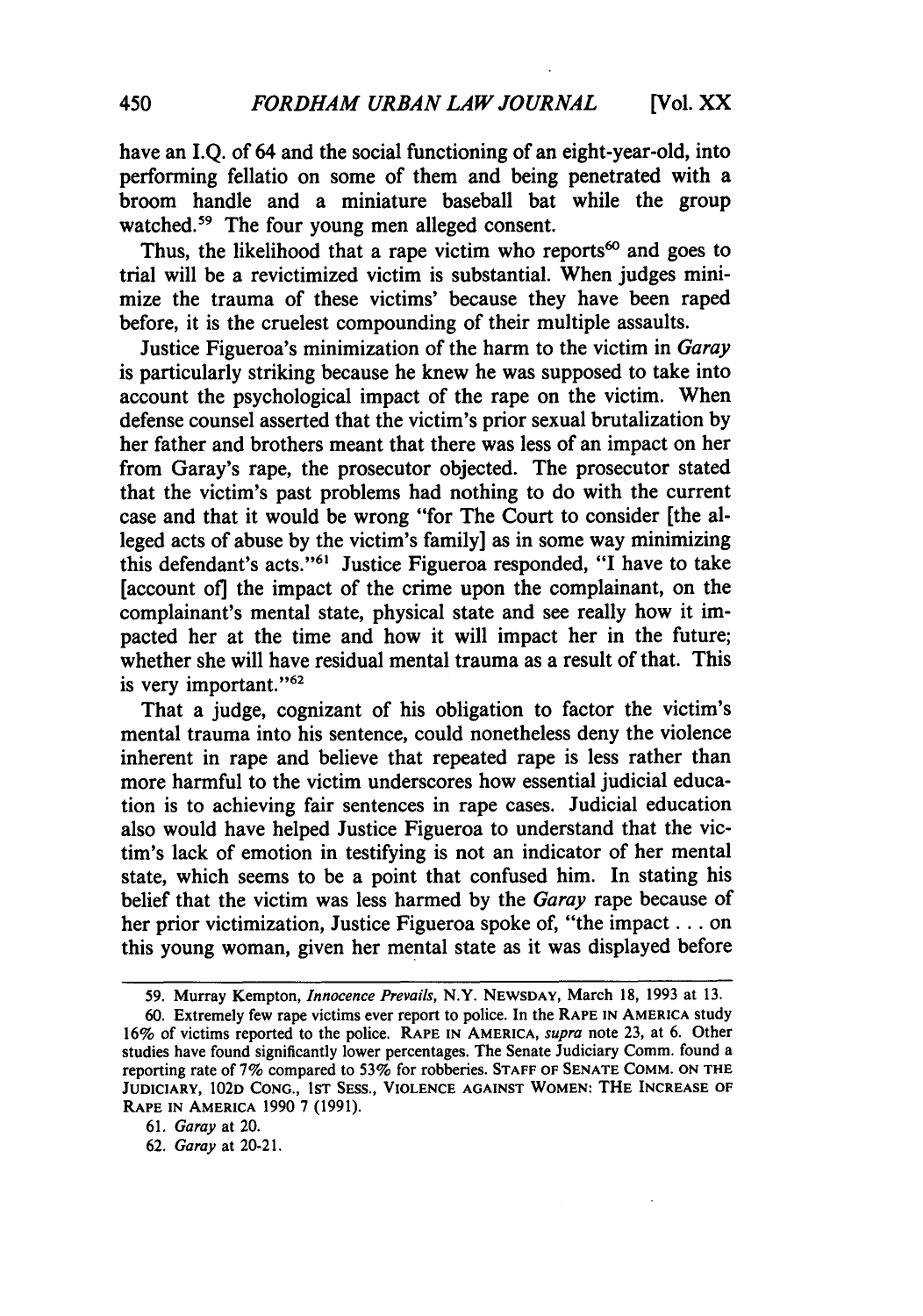This Court. . . . "<sup>63</sup> Apparently the victim's flat tone when testifying indicated to the judge that she was unscarred by the attack. In this case there is the added factor that the victim was retarded so that her ability to express herself was limited. But even among victims who are not mentally disabled, there is a sharp contrast in testimonial styles that confuses listeners who have definite expectations about how a "true" rape victim should behave on the witness stand. The "true" victim displays just the right amount of tears. No tears and the assumption is that nothing happened to her. Too many tears or an exhibition of anger and the assumption is that she is hysterical and thus noncredible.

In fact, rape victim witnesses fall into two style categories: controlled and expressive.<sup>64</sup> Judges and juries have particular difficulty with the controlled style witness who exhibits a calm demeanor and does not weep.65 This does *not* mean that she has not been traumatized. She may have a naturally flat affect. She may feel that she would be further demeaned if she broke down in public. She may have had to tell her story so many times — especially if she lives in a state like Florida that permits defendants to depose complainants  $$ that she can no longer relate it with any spontaneity.<sup>66</sup> Or it may be that a controlled style is the victim's carefully constructed way of continuing to function and she fears that letting her emotions show at all will open the floodgates.

The fact that many victims display a controlled style, which can mislead a judge into thinking that they were minimally harmed underscores the importance of victim impact statements.<sup>67</sup> This is the victim's authentic voice, and it is important for the court to hear it. Victim impact statements empower the victim and help judges to appreciate the invisible trauma of rape. A few years ago New York

66. Circuit Judge Helen Stephens Hansel of St. Petersburg, Florida had a rape case in which she had no doubt that the defendant was guilty and believed that the jury acquitted because of the monotone testimony of the 14-year-old victim. Interview with Judge Helen Stephens Hansel (October 8, 1992).

67. Victim impact statements are statements used at sentencing that are made by the victim in her or his own words, either orally or in writing, which communicate to the court the impact of the crime on the victim's life.

<sup>63.</sup> *Garay* at 18-19.

<sup>64.</sup> Ann Burgess and Linda Holmstrom, *Rape Trauma Syndrome, in* **THE** RAPE **VIC-TIM** 122 (D. Ness ed., 1977)..

<sup>65.</sup> A stunning example of presumptions about how women are supposed to react is a Florida case in which a 13-year-old girl was raped and murdered by a boy who broke into the home where she was babysitting. She had called 911 to report an attempted break in, but because she was "so matter-of-fact and businesslike" and had such a "lucid attitude" the police officer who took the call treated it as an unimportant disturbance. *The Baby Sitter,* N.Y. TIMES, Dec. 4, 1980, at A30.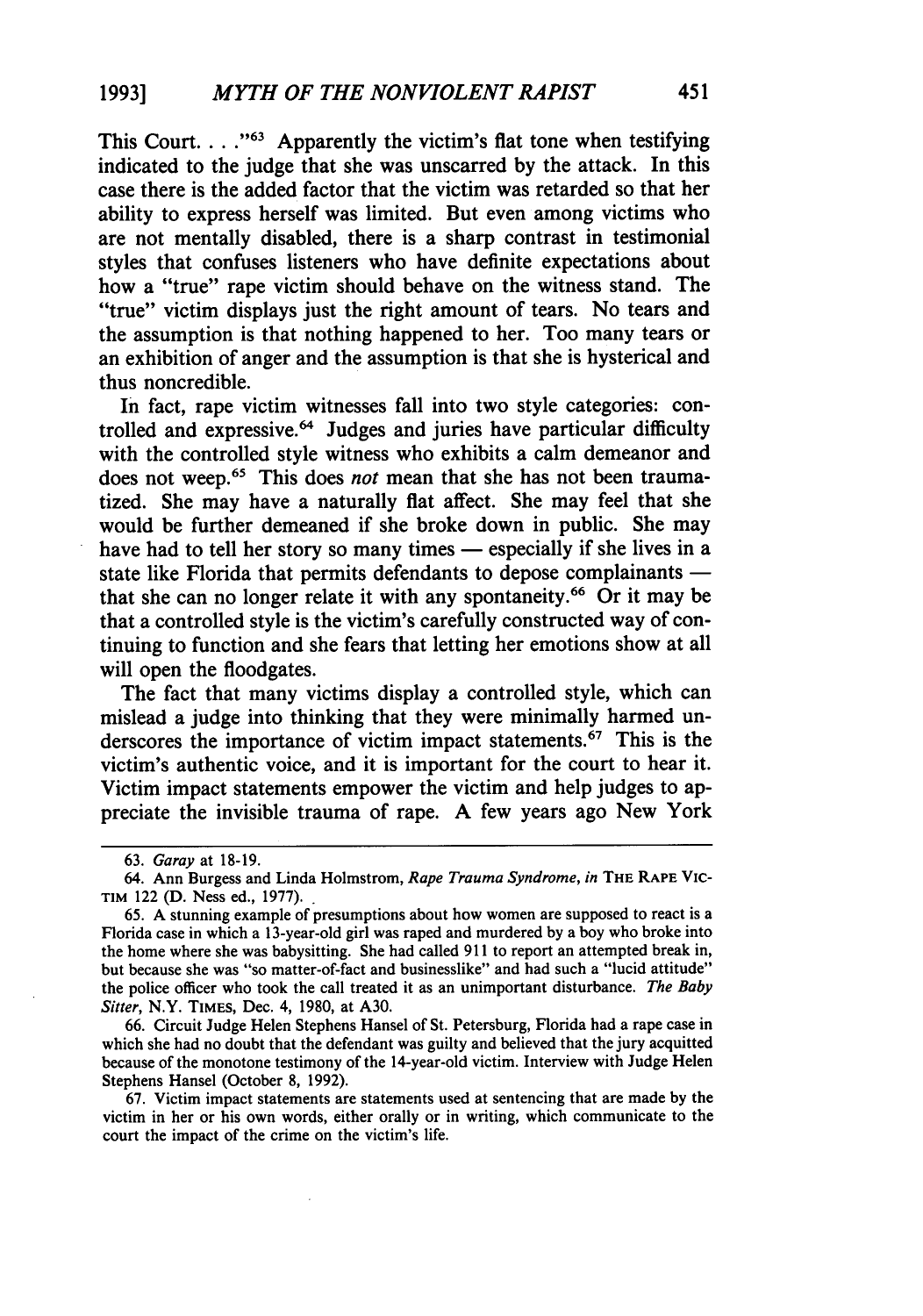Supreme Court Justice Edward Torres, at the request of a rape victim, read her statement aloud to the court. The rapist entered her apartment through a fire escape, raped her, cooked a meal in her kitchen and told her of other women he had raped. There was no fist-in-theface violence and the rape occurred two years before the sentencing, but the victim wrote, "[m]y life, no matter what the future may hold, will never be the same again. . . . Sometimes I am so scared and tormented, I don't know what to do. Other times I feel like running, running, running **-** the problem is, where do I run to?" Justice Torres said that the victim's words "evoked a certain sentiment that I thought in my thirty years of criminal justice I had put behind me. They are truly heartrending."<sup>68</sup> The Wisconsin Equal Justice Task Force studied rape sentencing transcripts and described a case in which the judge, after listening to the victim's statement, said to her, "[t]hank you for sharing your pain with me today. I really needed to feel that pain."<sup>69</sup>

#### **IV.** Conclusion

Research into how judges approach sentencing reveals that no matter what justification is used for punishment, two factors are consistently predictive of judicial sentencing: the seriousness of the offense and prior criminal record.70 This combination can be a recipe for disaster in the context of rape sentencing. Because rape always involves an act that is pleasurable in a consensual context, usually involves people who know one another and *rarely* involves weapons, fist-inthe-face violence, or visible injuries, it is often perceived as not serious, as the *Garay* case demonstrates. Moreover, because sex offenders often have no other criminal record, even though they are likely to be unreported recidivists of a high order,<sup> $71$ </sup> judges may consider the rape in question an aberration and the defendant deserving of probation or lenient treatment. This is especially true when the defendant is a successful businessman or college student."2

**<sup>68.</sup>** Ronald Sullivan, *Rapist is Sentenced to 15 Years,* N.Y.TIMES, May **5, 1988.**

**<sup>69.</sup> WISCONSIN EQUAL JUSTICE** TASK FORCE, **FINAL** REPORT **73 (1991).**

**<sup>70.</sup>** CATHERINE FITZMAURICE **AND KEN PEASE,** THE PSYCHOLOGY OF **JUDICIAL SENTENCING** ch. 4 **(1988).**

**<sup>71.</sup>** In a study of **561** nonincarcerated, self-reported sex offenders, the **126** offenders who admitted committing rape had committed a total of **907** rapes on **882** different victims. Gene **G.** Abel et al., *Self-reported Sex Crimes of Nonincarcerated Paraphiliacs,* 2 **J.** INTERPERSONAL VIOLENCE 3 **(1987).**

**<sup>72.</sup>** For example, earlier in this Essay **I** cited a sentence imposed- **by** New York Supreme Court Justice Edward Torres in a **1989** case in which he spoke of the impression made on him **by** the victim's impact statement, saying it "evoked a certain sentiment that **I** thought in my **30** years in criminal justice I had put behind me." In **1983** Justice Torres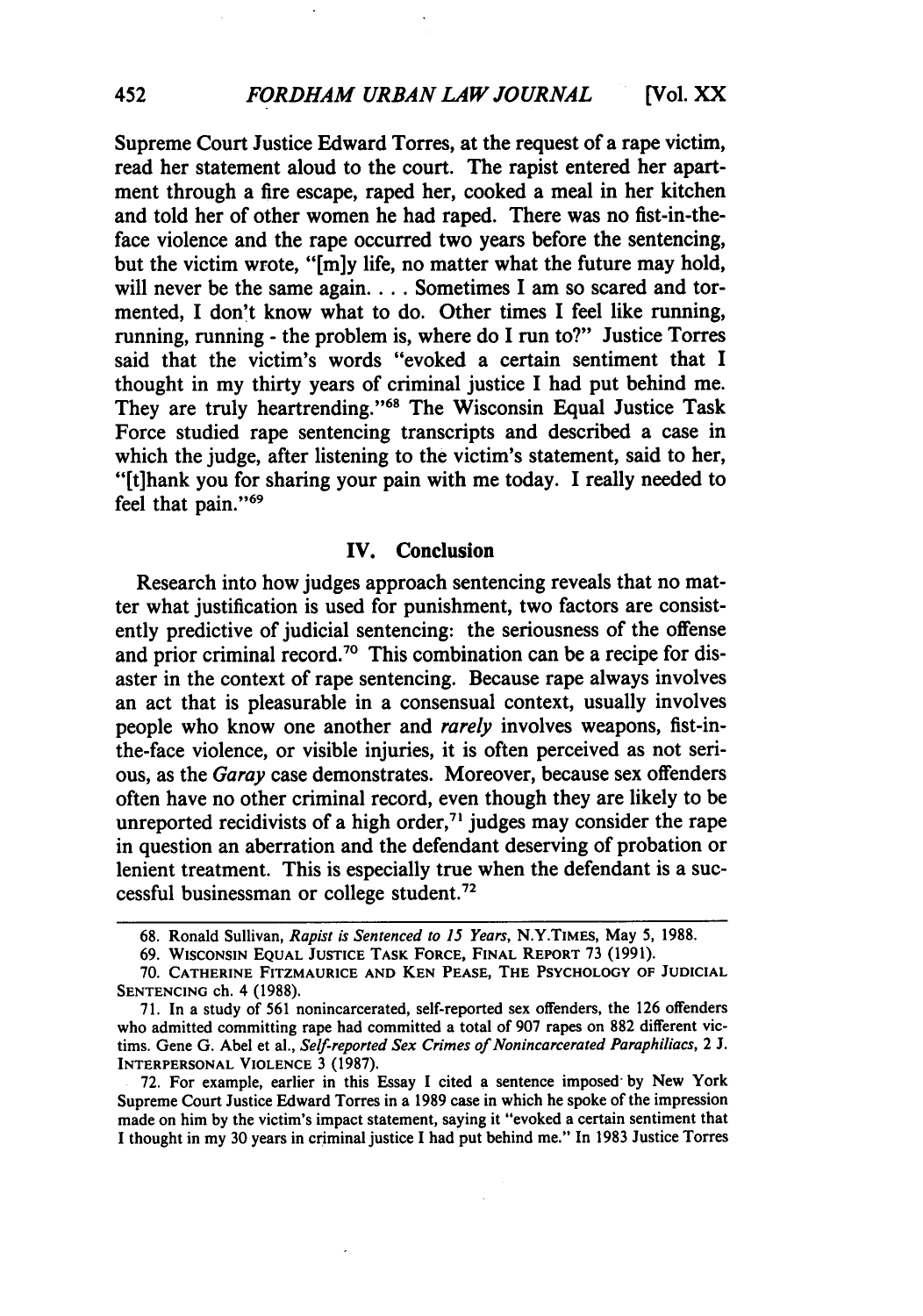The concept of a "nonviolent rape" is a myth. Although the vast majority of rapes are "simple rapes" involving nonstranger assailants and no injuries apart from the penetration itself, the *Rape in America* study concluded that rape is so prevalent and'so traumatic that it is a major determinant of American women's mental health.<sup>73</sup>

Judges must recognize that all rapes, by definition, are violent, and that the revictimized rape victim is *more* profoundly injured, not less. Only by educating judges, prosecutors and defense attorneys to the invisible impact of rape can we begin to achieve fairness in the urban criminal justice system.

imposed the minimum concurrent sentences of two to six years on convictions for rape and sodomy and one to three years for assault and sexual abuse on a record company executive who raped a date after punching her and threatening her with a razor. The judge noted that the executive's background "seems to be excellent" and that "he's a loving and caring father." Frank Farro and Don Flynn, *Music Exec. Gets 2 Years In Rape Of A Showgirl,* N.Y. DAILY **NEWS,** Mar. 11, 1983, at 19.

73. RAPE IN AMERICA, *supra* note 23, at 8.